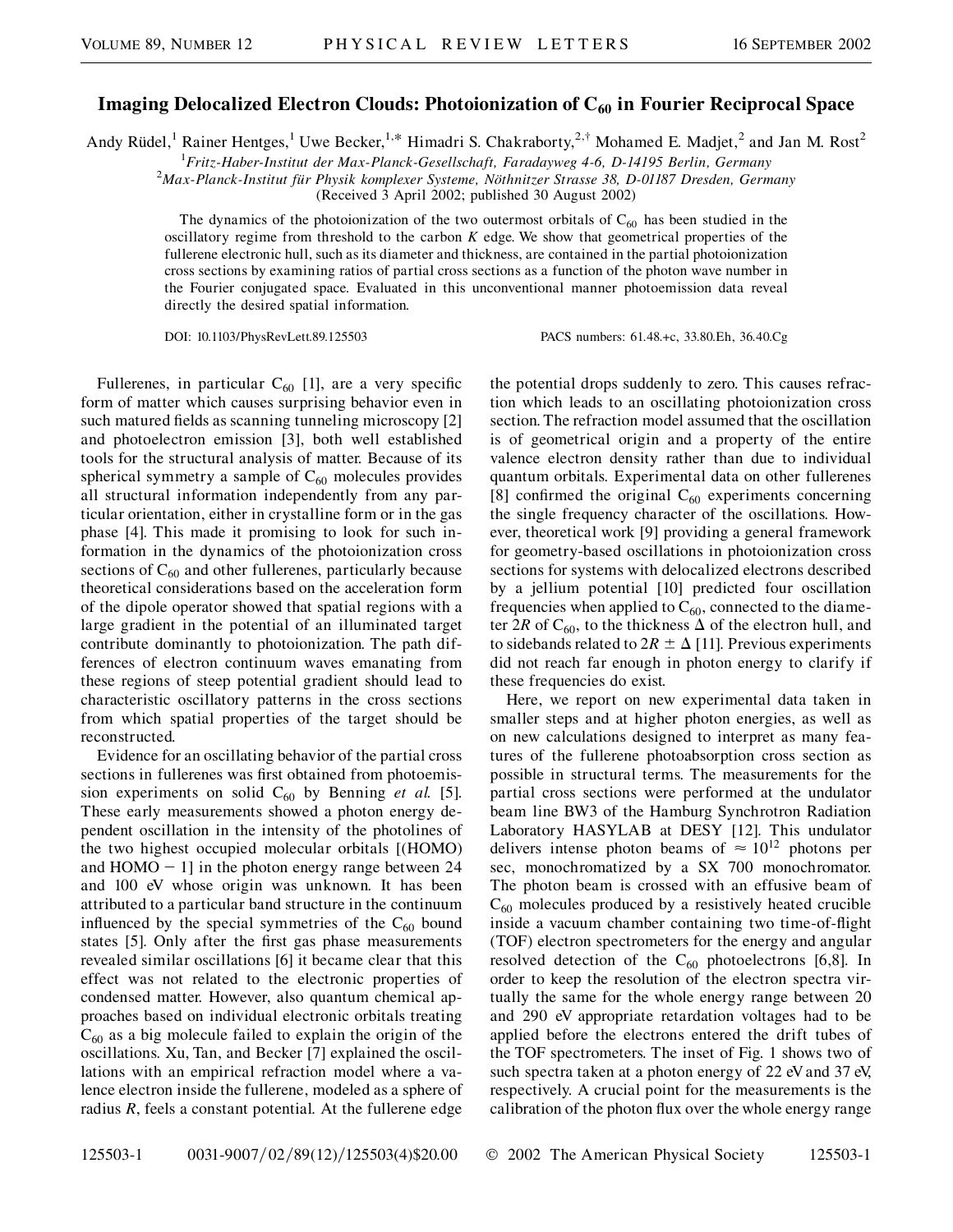

FIG. 1 (color online). Partial photoionization cross sections of the HOMO (filled circles) and  $HOMO - 1$  (open circles) orbitals of  $C_{60}$ , between 18 and 130 eV photon energy. The dashed and solid curves represent the LDA calculations of Decleva *et al.* [13] using a full molecular potential. The dotted line represents the total photoionization cross section used for the normalization of the partial cross section. The inset displays two photoelectron spectra of  $C_{60}$ , taken at different photon energies showing the distinct intensity variation of the photolines of the two outermost orbitals HOMO and  $HOMO - 1$ .

in order to derive relative partial cross sections. They can be brought to an absolute scale by normalization to absorption measurements or by adoption of sum rules [14]. Such photon flux calibrated measurements were performed over an extended range of photon energies. The result is shown in the main part of Fig. 1 along with the total cross section and theoretical curves from a very recent *ab initio* calculation [13]. This calculation is based on an effective single particle description in the local density approximation (LDA), but it includes in addition to the spherical components of the potential anisotropic components of the full molecular potential [15]. The calculation agrees remarkably well with the experiment over the new extended energy regime, particularly with the new independent branching ratio measurements presented in Fig. 2.

To explore the prediction of four frequencies from the spherical-jellium model [11] we have set up a new calculation which contains an electronic level-dependent self-interaction correction [18]. In contrast to previous jellium-type descriptions, this produces the correct assignment of the angular momenta to the highest occupied levels as known from quantum chemical calculations. The photoionization amplitudes have been calculated in the framework of time-dependent local density approximation which also accounts for correlation in the final state through interchannel coupling; details will be published elsewhere. The total absorption cross section is in good agreement with experiment on an absolute scale if shifted in energy by 2.5 eV. This shift has also been reported comparing recent quantum chemical results to those of a



FIG. 2 (color online). Ratio of partial photoionization cross sections for the HOMO and  $HOMO - 1$  (present data: filled black circles, former measurements [6]: open circles). The shaded area represents the various solid state measurements [5,16,17], whereas the different curves are the result of the discussed calculations (Decleva *et al.*: solid line; sphericaljellium model: dashed line; semiempirical: dash-dotted line; coherent part of the semiempirical fit: dotted line).

jellium based approach [19]. The cross section ratio from this calculation, shown in Fig. 2 as a dashed line, agrees with the overall oscillations and reproduces the (nontrivial) average ratio of about 0.55. However, there is clear disagreement with the experiment around 110 eV. This could be a consequence of artifical coherence induced by the spherical approximation of the jellium potential and not present in the nonspherical LDA calculation [13]. While in the nonspherical calculation the main frequency related to the diameter 2*R* of the fullerene can be produced by many different radial potential components with different "width"  $\Delta_l \ll R$  belonging to different partial waves *l*, similarly as for the spherical-jellium model, no beating connected to  $\Delta$  will be generated as in the case of the spherical-jellium causing the depression of the signal around 110 eV. The latter effect can be modeled with a semiempirical fit based on rectangular potentials with a coherent part containing the shell width  $\Delta$  as parameter, an incoherent part giving rise to the *R*-dependent basic oscillation frequency and a smooth nonoscillatory background function  $B(h\nu)$  [20]. This fitting model accounts for both spherical-jellium and nonspherical molecularlike components of the effective potential, and it is able to quantify the contributions separately. This makes it possible to distinguish for the first time between localized and delocalized parts of the electron distribution in clusterlike systems. Figure 3 visualizes the complex interplay between the jellium picture with its spherically distributed delocalized electrons and the molecular orbital picture arising from the many nonspherical components of the molecular potential located near the carbon atoms of the  $C_{60}$  cage. The result of the fit to the experimental data with  $R = 0.354$  nm and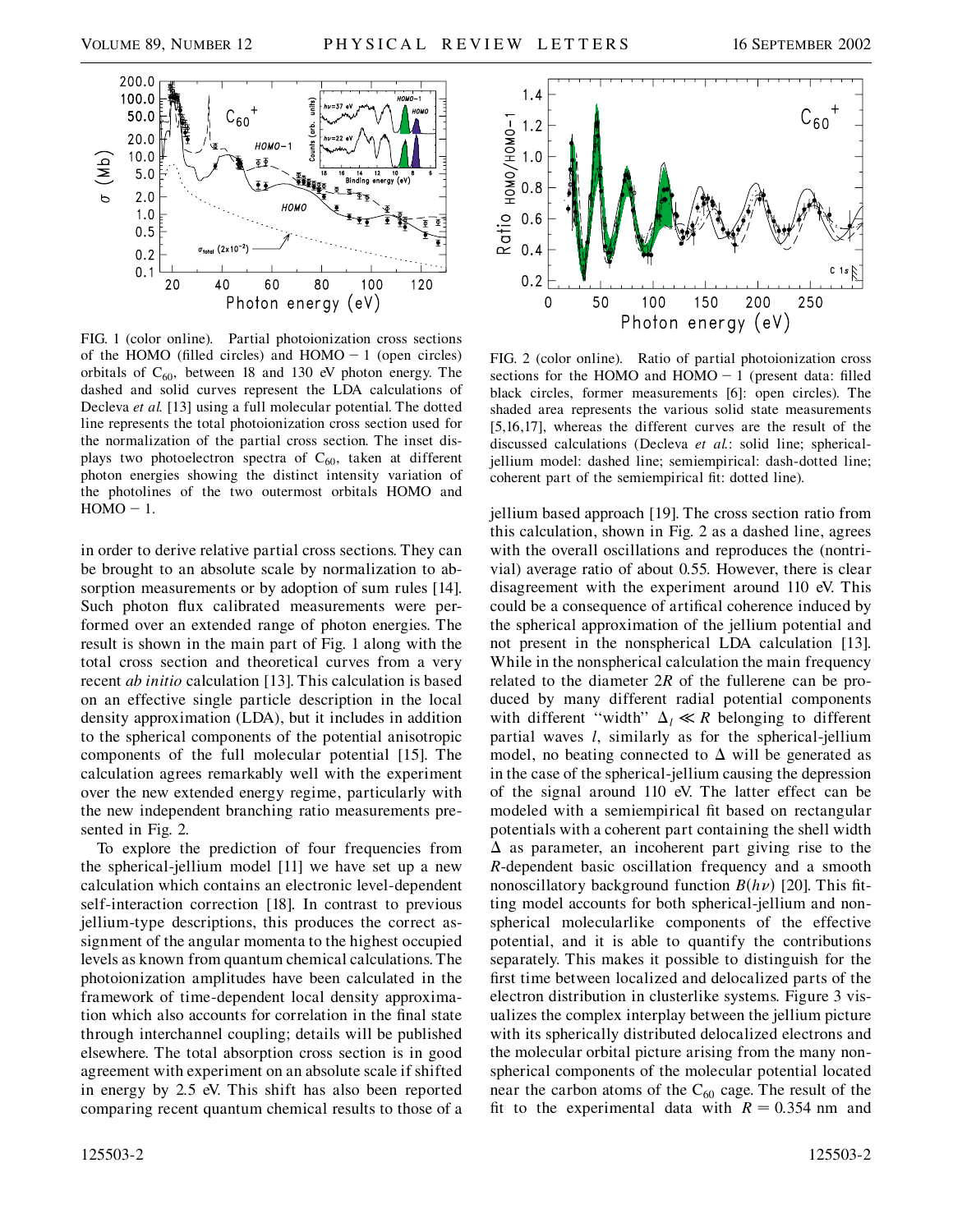

FIG. 3 (color online). Schematic representation of the  $\pi$ -electron distribution of the two outermost valence orbitals of  $C_{60}$  (Weaver and Poirier [3] and Bischof in Kuzmany's paper [21]) along with a cut through a spherical shell potential visualizing the way how coherent and incoherent photoemission from different parts of the fullerene, marked by filled and open circles, may occur. Two characteristic branching ratio oscillation patterns for each process over momentum vector **k** are shown at the bottom of the figure. The geometric quantities *R* and  $\Delta$  are connected to the characteristic wavelengths  $\lambda_R$ and  $\lambda_{\Delta}$  via  $\pi/\lambda_{R,\Delta}$ .

 $\Delta = 0.15$  nm is shown in Fig. 2 (dash-dotted curve). The coherent part of the cross section is plotted as a dotted line and, indeed, resembles the result of our sphericaljellium calculation closely. Although this is the first indication for additional frequencies originating from the edges of the potential, clear evidence is still masked by other noncoherent contributions. The new data set, however, taken in smaller steps over an extended range of photon energies  $(E_{ph} \gg E_{bin})$ , allows us for the first time to perform a Fourier analysis with sufficient resolution to separate the various possible oscillation frequencies. The Fourier transform shown in Fig. 4 reveals indeed more than the one oscillation frequency corresponding to the diameter of  $C_{60}$ . One recognizes the right-hand side band belonging to the wavelength  $2R + \Delta$  and under the shoulder of the main peak the left side band at  $2R - \Delta$ ; only the low frequency beating, which represents the



FIG. 4 (color online). Fourier transform of the cross section ratio in Fig. 3 for the experimental data (shaded area), the LDA calculation of Decleva *et al.* [solid line in (a)], the LDA calculation using a spherical-jellium potential [solid line in (b)], and the result of the semiempirical fit (dotted line) [22].

thickness  $\Delta$  of the electronic hull of C<sub>60</sub>, is not pronounced in the Fourier spectrum. However, it can be quantitatively extracted from the difference between the main peak and the two sidebands. Note that besides the overestimation of the low frequency beating peak  $\Delta$  by the spherical-jellium model both calculations from Fig. 2 are in good agreement with the experiment concerning the main peaks of higher frequency. A non-negligible difference between the ideal theoretical jellium model and the real data is the finite temperature in the experiment. One might think that it does not influence data at high energies of 100 eV photon impact and more. However, the yield around the maximum of the cross section close to the plasmon at 20 eV contributes after convolution a tail even at higher energies, which constitutes a considerable background since the high energy cross section is exponentially small. In this context, another advantage of Fourier imaging becomes apparent: By Fourier transform the convolution integral is turned into a product of the Fourier transforms of the original signal and of the convolution function. Hence, the energy convolution has a substantial effect on the amplitudes of the oscillations, i.e., on the relative strengths of the peaks in the Fourier spectrum. However, the energy convolution does not influence the position of the peaks and therefore any results concerning the geometrical properties. This analysis shows that interference effects similar to those which have been observed recently in collisions with homonuclear molecules [23] do appear as well in the partial photoionization cross section, but not to the extent which one might expect on the basis of a pure sphericaljellium-type potential. As a consequence of this simplified potential, which consists of one spherical component only, the low frequency beating peak is overestimated.